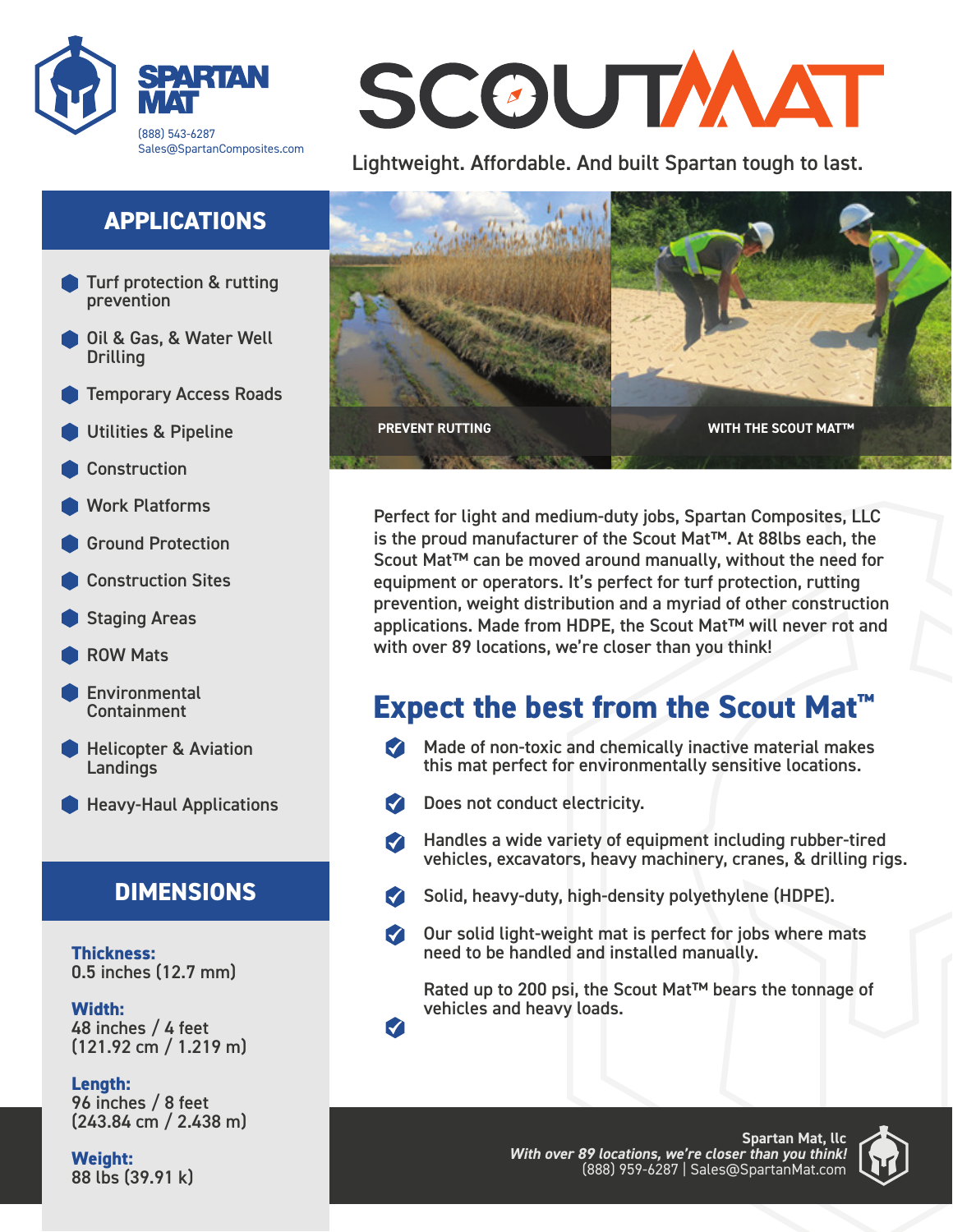

Scout Mat™: The mat every contractor should seriously consider having 20 to 30 of on hand at all times. Useful in almost every situation.

#### **HAVE YOU CONSIDERED COMPOSITE ALTERNATIVES?**

**Transport Quantities:**

Flatbed trucks able to haul 48,000 lbs of product can load 510 mats per truck!

**Protection:** Yes

**Transport Quantities:** Yes

**Static Dissipative:** Yes

**Thermal Expansion:** Impact modifiers added

#### **Warranty:**

1-year warranty with a field life of 10-years when used as recommended





## **Scout Mat™ Options:**

- 2-way & 4-way connectors—Best drop-in connectors in the industry. Easy to use and built Spartan tough with stainless steel to last.
- Traction—Raised nubs for efficient traction and mud dispersal; reversible pedestrian surface.
- Colors Available—Standard Tan, great for reducing heat, which decreases likelihood of killing grass and vegetation. Black for recycled HD Polyethylene. Choice of colors for virgin HD Polyethylene.
- **Branding–Become a distributor and/or create custom logos or** branding for industry recognition.

## **Scout Mat™ Tread Patterns:**

Rugged & Pedestrian–Standard mats come configured with a rugged tread on one side, and pedestrian tread on the reverse side.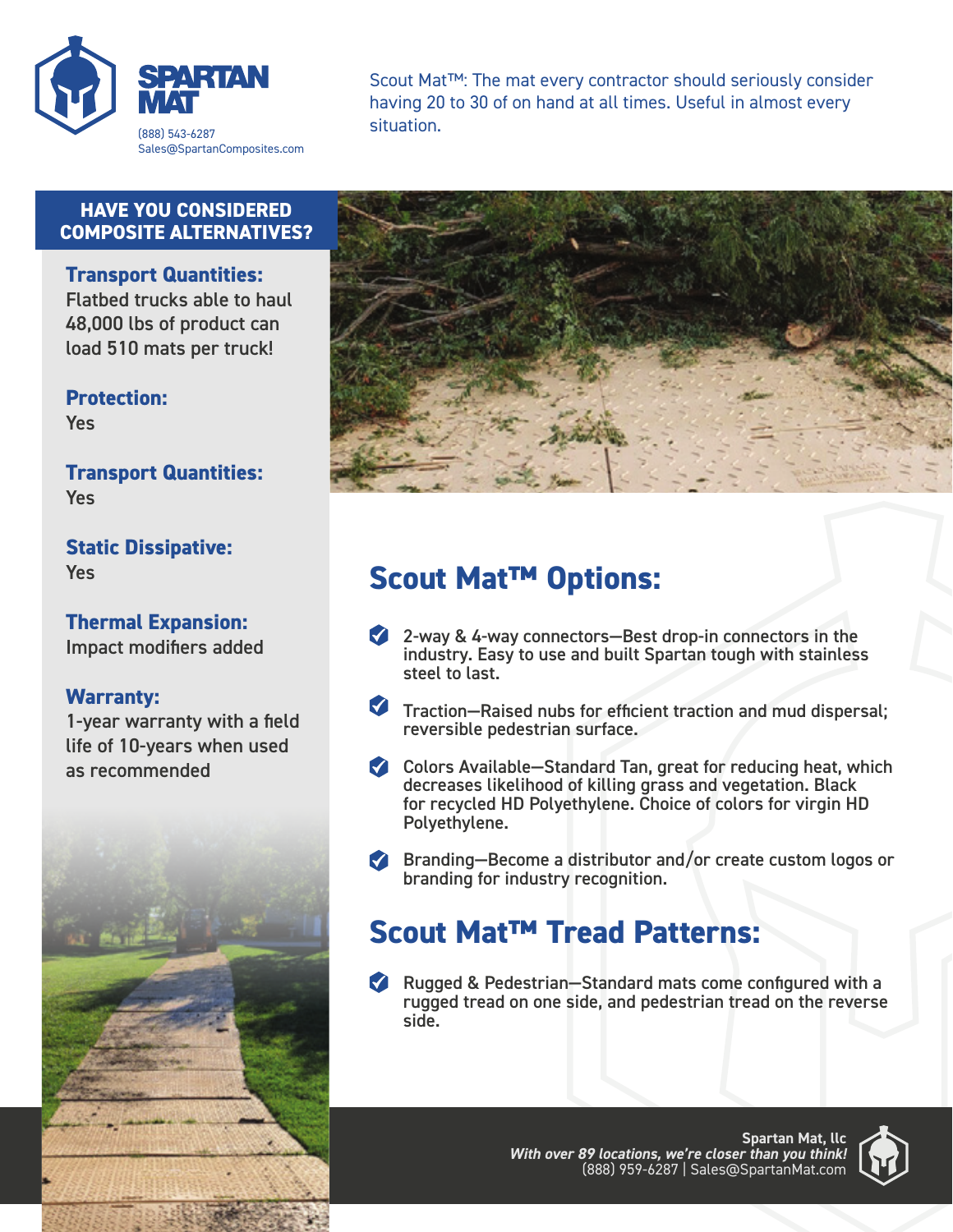



# **CUSTOMER TESTIMONIAL**

The Scout Mats™ are working great. In the past we've had to wait for the ground to dry, and wait for nicer weather to do our work. **Sometimes we'd have to put jobs off for weeks, but not anymore.**

The Sc<br>dry, ar<br>Using<br>to the<br>forth.<br>sloppir Using the mats is also **easier on our equipment**. We can get the dump truck closer to the excavator, so there is less wear on the undercarriage from tracking back and forth. **We're no longer wasting time** getting the truck stuck and the excavator isn't slopping through mud. The employees aren't all muddy either—almost gets rid of the need to constantly clean your boots.

**c** of the<br>**e** lay<br>**e** used<br>**c** a joke.<br>**s** a lot Customers often think we're going to make a mess of their yard but when we lay these Scout Mats™ down **it makes everything so much cleaner and better.** We used to spend at least a half day and sometimes days on restoration, now it's almost a joke. There is almost no need for top soil, grass seed, and straw. **These mats save us a lot of time and expense.**



Using ScoutMat™ protects your equipment and the turf for minimal wear, tear and cleanup when your project is done.